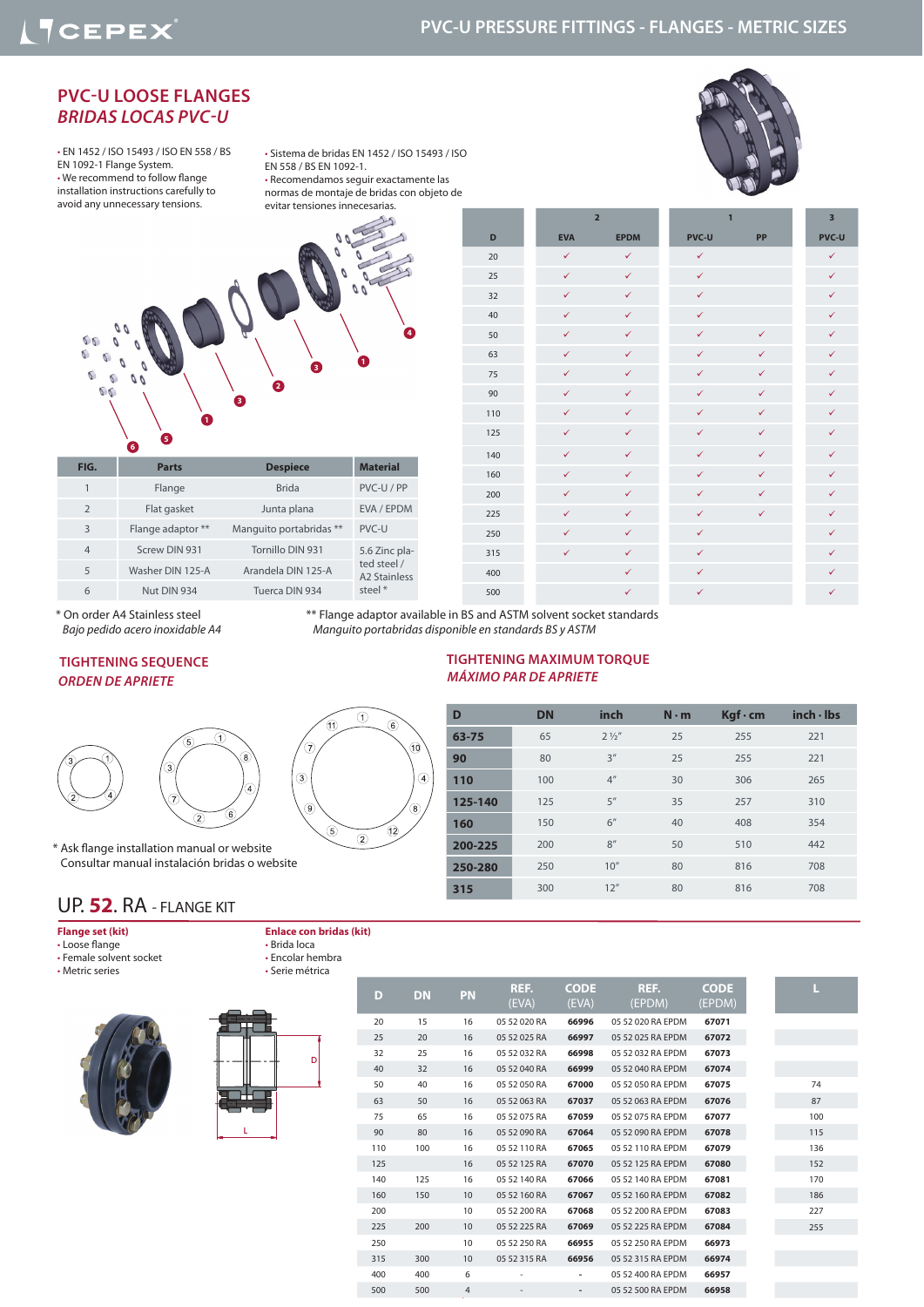#### UP. **10**. SF - FLANGE ADAPTOR

#### **PVC-U flange adaptor (sub flange)** • Female solvent socket

**Manguito portabridas PVC-U** • Encolar hembra

I

• Metric series





| D   | <b>DN</b> | PN             | REF.        | <b>CODE</b> | L   | z              | B              | Е   | F   |
|-----|-----------|----------------|-------------|-------------|-----|----------------|----------------|-----|-----|
| 20  | 15        | 16             | 05 10 020 3 | 07692       | 16  | 3              | 6              | 27  | 34  |
| 25  | 20        | 16             | 05 10 025 3 | 07693       | 19  | 3              | $\overline{7}$ | 33  | 41  |
| 32  | 25        | 16             | 05 10 032 3 | 07694       | 22  | 3              | $\overline{7}$ | 41  | 50  |
| 40  | 32        | 16             | 05 10 040 3 | 07695       | 26  | 3              | 8              | 50  | 61  |
| 50  | 40        | 16             | 05 10 050 3 | 02020       | 31  | 3              | 8              | 61  | 73  |
| 63  | 50        | 16             | 05 10 063 3 | 02021       | 38  | $\overline{3}$ | 9              | 76  | 90  |
| 75  | 65        | 16             | 05 10 075 3 | 02022       | 44  | 3              | 10             | 90  | 106 |
| 90  | 80        | 16             | 05 10 090 3 | 02023       | 51  | 5              | 11             | 108 | 125 |
| 110 | 100       | 16             | 05 10 110 3 | 02024       | 61  | 5              | 12             | 131 | 150 |
| 125 | 110       | 16             | 05 10 125 3 | 02025       | 69  | 5              | 13             | 148 | 168 |
| 140 | 125       | 16             | 05 10 140 3 | 02026       | 76  | 5              | 14             | 165 | 188 |
| 160 | 150       | 10             | 05 10 160 3 | 02027       | 86  | 5              | 16             | 188 | 213 |
| 200 | 175       | 10             | 05 10 200   | 02028       | 106 | 6              | 20             | 225 | 247 |
| 225 | 200       | 10             | 05 10 225   | 02029       | 119 | 6              | 25             | 248 | 274 |
| 250 | 225       | 10             | 05 10 250   | 02030       | 131 | 8              | 27             | 282 | 328 |
| 315 | 300       | 10             | 05 10 315   | 02031       | 164 | 8              | 30             | 342 | 378 |
| 400 | 375       | 6              | 05 10 400 * | 05341       | 206 | 12             | 30             | 432 | 483 |
| 500 | 480       | $\overline{4}$ | 05 10 402 * | 05342       | 153 | $8\phantom{1}$ | 24             | 532 | 574 |
|     |           |                |             |             |     |                |                |     |     |

## UP. **11**. FLG - FLANGE

**PVC-U loose flange Brida loca PVC-U** 





 Hole distance corresponding to DN125 flange Hole distance corresponding to DN200 flange

 *Brida con distancia entre agujeros correspon-*

*diente a la brida DN125*

  *Brida con distancia entre agujeros correspondiente a la brida DN200*

| D                | <b>DN</b> | <b>PN</b>      | REF.        | <b>CODE</b> | Е   | $\overline{A}$ | н  | K   | F              |
|------------------|-----------|----------------|-------------|-------------|-----|----------------|----|-----|----------------|
| 20               | 15        | 16             | 05 11 020   | 07696       | 28  | 95             | 12 | 65  | 14x4           |
| 25               | 20        | 16             | 05 11 025   | 07697       | 34  | 105            | 13 | 75  | $14 \times 4$  |
| 32               | 25        | 16             | 05 11 032   | 07698       | 42  | 115            | 15 | 85  | $14 \times 4$  |
| 40               | 32        | 16             | 05 11 040   | 07699       | 51  | 140            | 16 | 100 | $18 \times 4$  |
| 50               | 40        | 16             | 05 11 050   | 02032       | 62  | 150            | 17 | 110 | 18x4           |
| 63               | 50        | 16             | 05 11 063   | 02033       | 78  | 165            | 18 | 125 | 18x4           |
| 75               | 65        | 16             | 05 11 075   | 02034       | 92  | 185            | 22 | 145 | $18 \times 4$  |
| 90               | 80        | 16             | 05 11 090   | 02035       | 110 | 200            | 23 | 160 | $18 \times 8$  |
| 110              | 100       | 16             | 05 11 110   | 02036       | 133 | 220            | 24 | 180 | $18 \times 8$  |
| 125              |           | 16             | 05 11 125   | 02037       | 150 | 230            | 26 | 190 | $18 \times 8$  |
| 140              | 125       | 16             | 05 11 140   | 02038       | 167 | 250            | 28 | 210 | $18 \times 8$  |
| 125 <sup>4</sup> |           | 16             | 05 11 141 3 | 02039       | 150 | 250            | 28 | 210 | $18 \times 8$  |
| 160              | 150       | 10             | 05 11 160   | 02040       | 190 | 285            | 31 | 240 | $22 \times 8$  |
| 200              |           | 10             | 05 11 200   | 02041       | 226 | 315            | 32 | 270 | $22 \times 8$  |
| 225              | 200       | 10             | 05 11 225   | 02042       | 250 | 340            | 32 | 295 | $22 \times 8$  |
| 200 5            |           | 10             | 05 11 226 3 | 09039       | 226 | 340            | 32 | 295 | $22 \times 8$  |
| 250              |           | 10             | 05 11 250   | 02043       | 284 | 400            | 34 | 350 | $22 \times 12$ |
| 315              | 300       | 10             | 05 11 315   | 02044       | 348 | 445            | 36 | 400 | 22 x 12        |
| 400              | 400       | 6              | 05 11 400 * | 05343       | 442 | 565            | 34 | 515 | $26 \times 16$ |
| 500              | 500       | $\overline{4}$ | 05 11 402 * | 05344       | 533 | 657            | 30 | 600 | 26 x 20        |

## PP. **12**. FLG - PP FLANGE

**PP flange (backing ring) Brida PP** 





| D                | <b>DN</b> | PN | REF.                   | <b>CODE</b> | E   | н  | A   | K   | B             |
|------------------|-----------|----|------------------------|-------------|-----|----|-----|-----|---------------|
| 50               | 40        | 16 | 05 12 050              | 02045       | 62  | 18 | 150 | 110 | $18 \times 4$ |
| 63               | 50        | 16 | 05 12 063              | 02046       | 78  | 19 | 165 | 125 | $18 \times 4$ |
| 75               | 65        | 16 | 05 12 075              | 02047       | 92  | 20 | 185 | 145 | 18x4          |
| 90               | 80        | 16 | 05 12 090              | 02048       | 110 | 22 | 200 | 160 | $18 \times 8$ |
| 110              | 100       | 16 | 05 12 110              | 02049       | 133 | 24 | 220 | 180 | $18 \times 8$ |
| 125              |           | 16 | 05 12 125              | 02050       | 149 | 26 | 230 | 190 | $18 \times 8$ |
| 140              | 125       | 16 | 05 12 140              | 02051       | 167 | 28 | 250 | 210 | $18 \times 8$ |
| 125 <sup>4</sup> |           | 16 | 05 12 141 <sup>3</sup> | 02052       | 149 | 28 | 250 | 210 | $18 \times 8$ |
| 160              | 150       | 10 | 05 12 160              | 02053       | 190 | 30 | 285 | 240 | $22 \times 8$ |
| 200              |           | 10 | 05 12 200              | 02054       | 227 | 32 | 315 | 270 | $22 \times 8$ |
| 225              | 200       | 10 | 05 12 225              | 02055       | 250 | 34 | 340 | 295 | $22 \times 8$ |
| 200 <sup>5</sup> |           | 10 | 05 12 226 3            | 02056       | 227 | 34 | 340 | 295 | $22 \times 8$ |

Hole distance corresponding to DN200 flange

  *Brida con distancia entre agujeros correspondiente a la brida DN125*

  *Brida con distancia entre agujeros correspondiente a la brida DN200*

At the time to make the relationship between adaptor and flange, for the compatibility it prevails the D size of the corresponding pipe. *Siempre que se deba relacionar manguito y brida, prevalece en su compatibilidad la medida D del tubo correspondiente.*

\* Distributed product

*\* Producto comercializado*

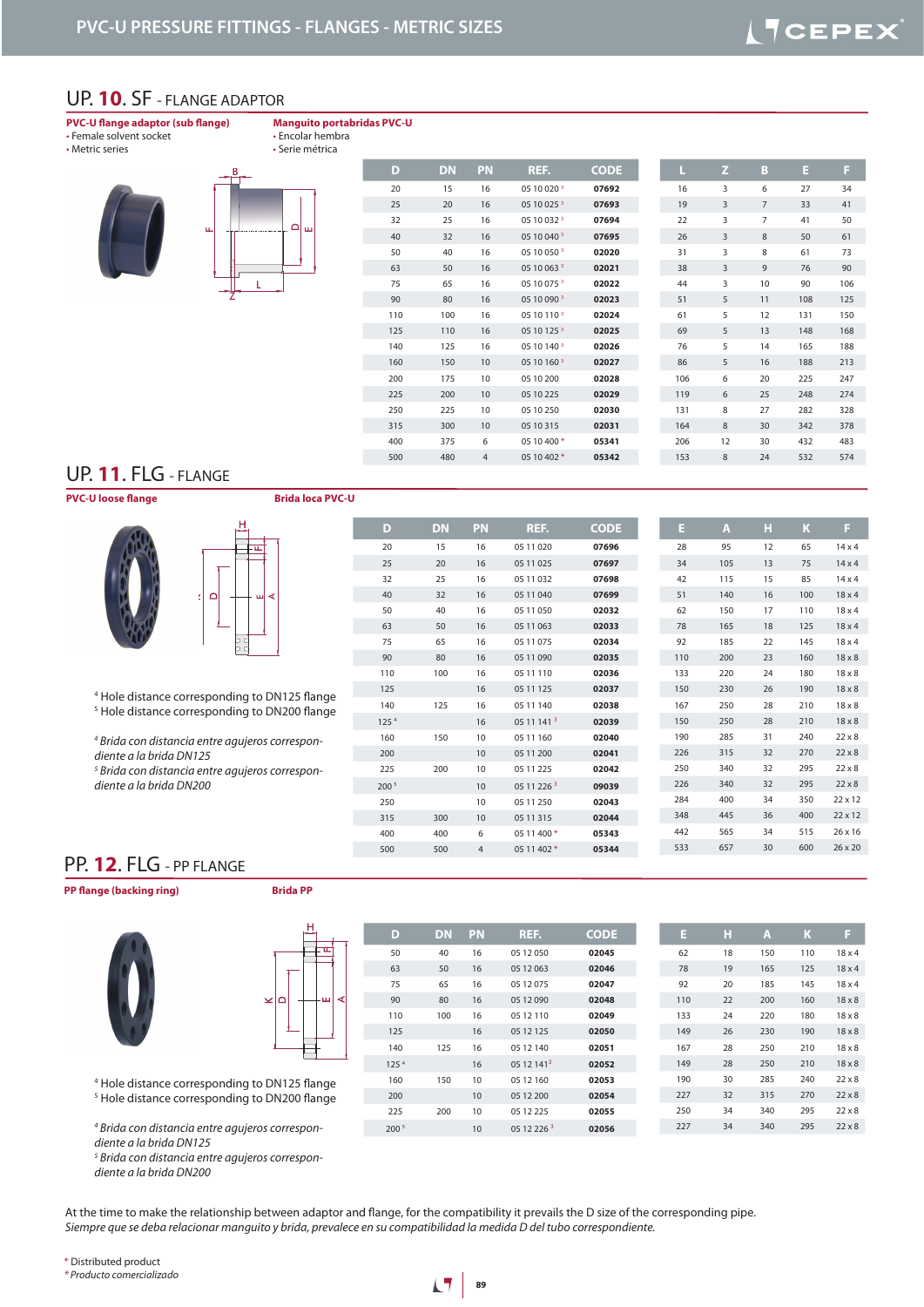## **PVC-U PRESSURE FITTINGS - FLANGES - METRIC SIZES**

#### **PVC-U FIX FLANGES**  *BRIDAS FIJAS PVC-U*

• EN 1452 / ISO 15493 Flange System. • We recommend to follow flange installation instructions carefully to avoid any unnecessary tensions.

• Sistema de bridas EN 1452 / ISO 15493 . • Recomendamos seguir exactamente las normas de montaje de bridas con objeto de evitar tensiones innecesarias.





| FIG.           | <b>Parts</b>     | <b>Despiece</b>    | <b>Material</b>                    |
|----------------|------------------|--------------------|------------------------------------|
|                | Flange           | <b>Brida</b>       | PVC-U/PP                           |
| 2              | Flat gasket      | Junta plana        | EVA / EPDM                         |
| 3              | Screw DIN 931    | Tornillo DIN 931   | 5.6 Zinc pla-                      |
| $\overline{4}$ | Washer DIN 125-A | Arandela DIN 125-A | ted steel /<br><b>A2 Stainless</b> |
| 5              | Nut DIN 934      | Tuerca DIN 934     | steel $*$                          |

|     |              | $\overline{2}$ | $\mathbf{1}$ |
|-----|--------------|----------------|--------------|
| D   | <b>EVA</b>   | <b>EPDM</b>    | <b>PVC-U</b> |
| 20  | $\checkmark$ | $\checkmark$   | $\checkmark$ |
| 25  | $\checkmark$ | $\checkmark$   | $\checkmark$ |
| 32  | $\checkmark$ | $\checkmark$   | $\checkmark$ |
| 40  | $\checkmark$ | $\checkmark$   | $\checkmark$ |
| 50  | $\checkmark$ | $\checkmark$   | $\checkmark$ |
| 63  | $\checkmark$ | $\checkmark$   | $\checkmark$ |
| 75  | $\checkmark$ | $\checkmark$   | $\checkmark$ |
| 90  | $\checkmark$ | $\checkmark$   | $\checkmark$ |
| 110 | $\checkmark$ | $\checkmark$   | $\checkmark$ |
| 125 | $\checkmark$ | $\checkmark$   | $\checkmark$ |
| 140 | $\checkmark$ | $\checkmark$   | $\checkmark$ |
| 160 | $\checkmark$ | $\checkmark$   | $\checkmark$ |
| 200 | $\checkmark$ | $\checkmark$   | $\checkmark$ |
| 225 | $\checkmark$ | $\checkmark$   | $\checkmark$ |

\* On order A4 Stainless steel  *Bajo pedido acero inoxidable A4*

## *ORDEN DE APRIETE*



\* Ask flange installation manual or website Consultar manual instalación bridas o website

### UP. **52**. SF - FLANGE KIT

| Flange set (kit) |  |
|------------------|--|
|------------------|--|

- Fix flange
- Female solvent socket • Metric series
- 





• Brida fija

**Enlace con bridas (kit)**

#### **TIGHTENING SEQUENCE** *MÁXIMO PAR DE APRIETE* **TIGHTENING MAXIMUM TORQUE**

| D       | <b>DN</b> | inch            | $N \cdot m$ | $Kgf \cdot cm$ | inch·lbs |
|---------|-----------|-----------------|-------------|----------------|----------|
| 63-75   | 65        | $2\frac{1}{2}$  | 25          | 255            | 221      |
| 90      | 80        | 3''             | 25          | 255            | 221      |
| 110     | 100       | 4 <sup>''</sup> | 30          | 306            | 265      |
| 125-140 | 125       | 5''             | 35          | 257            | 310      |
| 160     | 150       | 6''             | 40          | 408            | 354      |
| 200-225 | 200       | 8''             | 50          | 510            | 442      |
| 250-280 | 250       | 10''            | 80          | 816            | 708      |
| 315     | 300       | 12''            | 80          | 816            | 708      |

| • Encolar hembra |     |           |           |               |                      |                |                       |     |
|------------------|-----|-----------|-----------|---------------|----------------------|----------------|-----------------------|-----|
| • Serie métrica  | D   | <b>DN</b> | <b>PN</b> | REF.<br>(EVA) | <b>CODE</b><br>(EVA) | REF.<br>(EPDM) | <b>CODE</b><br>(EPDM) | L   |
|                  | 20  | 15        | 16        | 05 52 020     | 66949                | 05 52 020 EPDM | 66959                 |     |
|                  | 25  | 20        | 16        | 05 52 025     | 66950                | 05 52 025 EPDM | 66960                 |     |
|                  | 32  | 25        | 16        | 05 52 032     | 66951                | 05 52 032 EPDM | 66961                 |     |
| ≏                | 40  | 32        | 16        | 05 52 040     | 66952                | 05 52 040 EPDM | 66962                 |     |
|                  | 50  | 40        | 16        | 05 52 050     | 66953                | 05 52 050 EPDM | 66963                 |     |
|                  | 63  | 50        | 16        | 05 52 063     | 66954                | 05 52 063 EPDM | 66964                 |     |
|                  | 75  | 65        | 16        | 05 52 075     | 02371                | 05 52 075 EPDM | 66965                 | 97  |
|                  | 90  | 80        | 16        | 05 52 090     | 02372                | 05 52 090 EPDM | 66966                 | 115 |
|                  | 110 | 100       | 16        | 05 52 110     | 02373                | 05 52 110 EPDM | 66967                 | 136 |
|                  | 125 | 110       | 16        | 05 52 125     | 02374                | 05 52 125 EPDM | 66968                 | 152 |
|                  | 140 | 125       | 16        | 05 52 140     | 02375                | 05 52 140 EPDM | 66969                 | 166 |
|                  | 160 | 150       | 10        | 05 52 160     | 02376                | 05 52 160 EPDM | 66970                 | 186 |
|                  | 200 | 175       | 10        | 05 52 200     | 02377                | 05 52 200 EPDM | 66971                 | 227 |
|                  | 225 | 200       | 10        | 05 52 225     | 02378                | 05 52 225 EPDM | 66972                 | 255 |
|                  |     |           |           |               |                      |                |                       |     |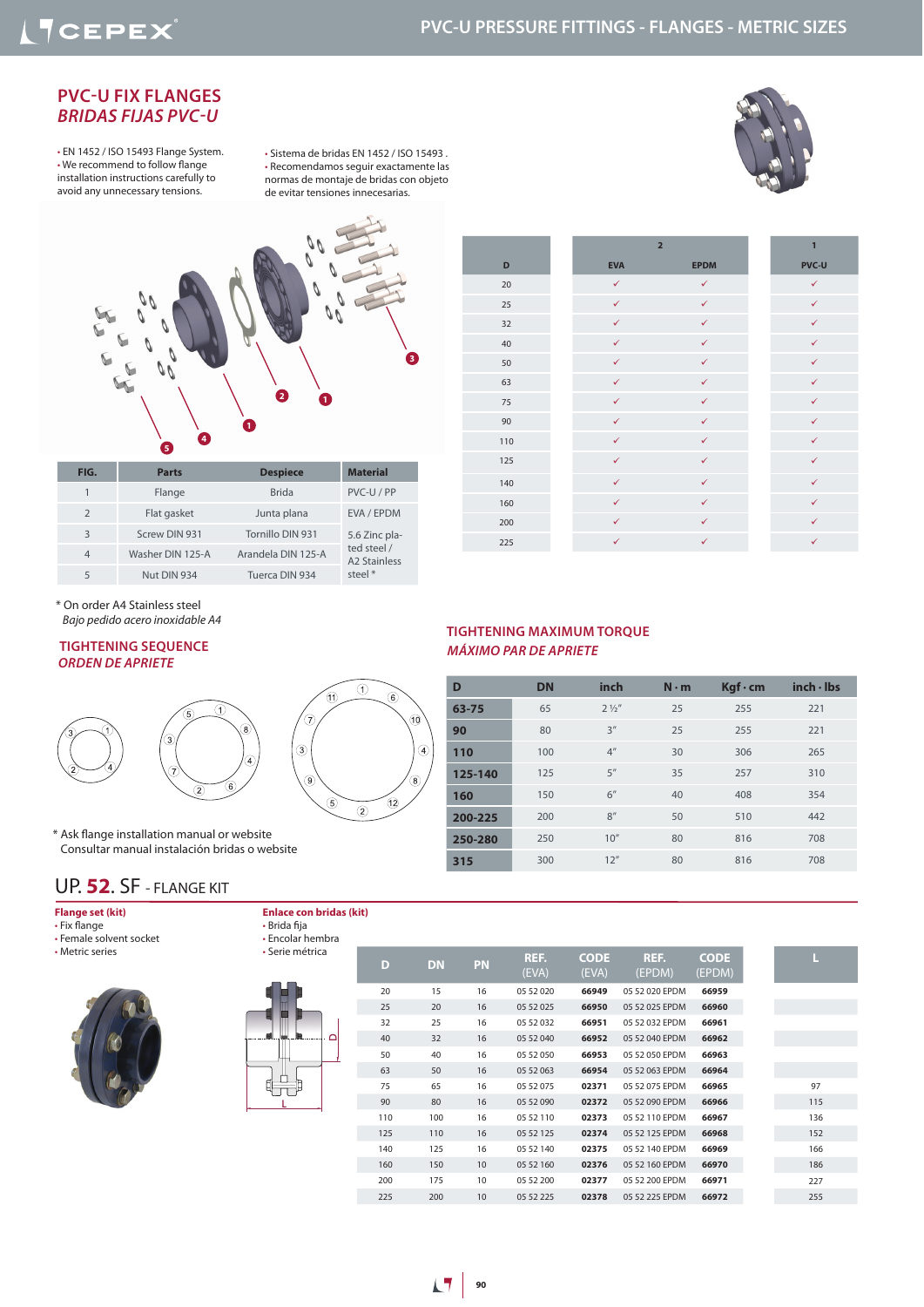## UP. **25**. FLG - STUB AND BACKING RING

#### **PVC-U fix flange (stub & backing ring)**

• Female solvent socket

**Brida fija PVC-U** • Encolar hembra • Serie métrica

• Metric series



**D DN PN REF. CODE** 15 16 05 25 020 \* **22575** 20 16 05 25 025 \* **22576** 25 16 05 25 032 \* **22577** 32 16 05 25 040 \* **22578** 40 16 05 25 050 \* **22579** 50 16 05 25 063 \* **22580** 65 16 05 25 075 **02226** 80 16 05 25 090 **02227** 100 16 05 25 110 **02228** 16 05 25 125 **02229** 125 4 16 05 25 126 <sup>3</sup> **02234** 125 16 05 25 140 **02230** 150 10 05 25 160 **02231** 10 05 25 200 **02232** 200 10 05 25 225 **02233**

| н   | H <sub>1</sub> | z              | A   | κ   | F             |
|-----|----------------|----------------|-----|-----|---------------|
| 20  | 13             | $\overline{4}$ | 95  | 65  | $14 \times 4$ |
| 23  | 14             | 4              | 105 | 75  | $14 \times 4$ |
| 26  | 16             | $\overline{4}$ | 115 | 85  | $14 \times 4$ |
| 30  | 17             | 4              | 142 | 100 | $18 \times 4$ |
| 35  | 18             | $\overline{4}$ | 152 | 110 | $18 \times 4$ |
| 42  | 20             | 4              | 165 | 125 | $18 \times 4$ |
| 47  | 19             | 3              | 185 | 145 | $18 \times 4$ |
| 56  | 22             | 5              | 200 | 160 | $18 \times 8$ |
| 66  | 23             | 5              | 220 | 180 | $18 \times 8$ |
| 74  | 26             | 5              | 230 | 190 | $18 \times 8$ |
| 74  | 26             | 5              | 250 | 210 | $18 \times 8$ |
| 81  | 28             | 5              | 250 | 210 | $18 \times 8$ |
| 91  | 30             | 5              | 285 | 240 | $22 \times 8$ |
| 112 | 30             | 6              | 315 | 270 | $22 \times 8$ |
| 125 | 33             | 6              | 340 | 295 | $22 \times 8$ |

Hole distance corresponding to DN125 flange

  *Brida con distancia entre agujeros correspondiente a la brida DN125*

\* Distributed product *\* Producto comercializado*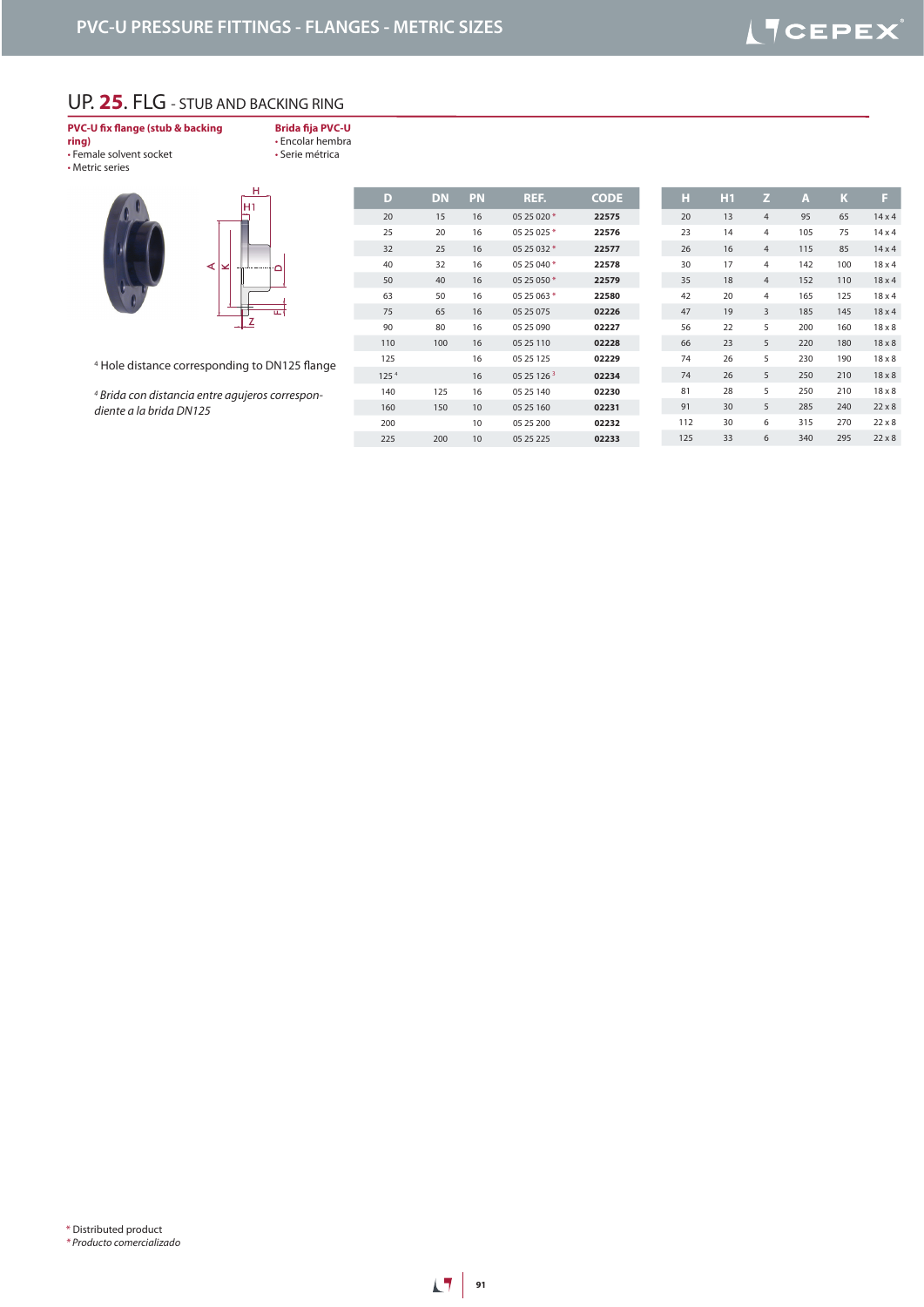#### UP. **37**. FLG - BLIND FLANGE

**PVC-U blind flange Brida ciega PVC-U**





| D     | <b>DN</b> | PN | REF.                     | <b>CODE</b> | н  | A   | K   | F             |
|-------|-----------|----|--------------------------|-------------|----|-----|-----|---------------|
| 20    | 15        | 16 | 05 37 020 *              | 22561       | 11 | 95  | 65  | $14 \times 4$ |
| 25    | 20        | 16 | 05 37 025 *              | 22562       | 12 | 105 | 75  | $14 \times 4$ |
| 32    | 25        | 16 | 05 37 032 *              | 22563       | 14 | 115 | 85  | $14 \times 4$ |
| 40    | 32        | 16 | 05 37 040 *              | 22564       | 15 | 142 | 100 | $18 \times 4$ |
| 50    | 40        | 16 | 05 37 050 *              | 22565       | 16 | 152 | 110 | $18\times4$   |
| 63    | 50        | 16 | 05 37 063 *              | 22566       | 18 | 165 | 125 | $18 \times 4$ |
| 75    | 65        | 16 | 05 37 075 *              | 22567       | 19 | 185 | 145 | $18\times4$   |
| 90    | 80        | 16 | 05 37 090 *              | 22568       | 20 | 200 | 160 | $18 \times 8$ |
| 110   | 100       | 16 | 05 37 110*               | 22569       | 22 | 220 | 180 | $18 \times 8$ |
| 125   |           | 16 | 05 37 125 *              | 22570       | 24 | 230 | 190 | $18 \times 8$ |
| 140   | 125       | 16 | 05 37 140 *              | 22571       | 26 | 250 | 210 | $18 \times 8$ |
| 160   | 150       | 10 | 05 37 160*               | 22572       | 28 | 285 | 240 | $22 \times 8$ |
| 200 5 |           | 10 | 05 37 200 <sup>3</sup> * | 22573       | 30 | 340 | 295 | $22 \times 8$ |
| 225   | 200       | 10 | 05 37 225 *              | 22574       | 30 | 340 | 295 | $22 \times 8$ |
|       |           |    |                          |             |    |     |     |               |

#### EVA. **14** - FLAT GASKET

*diente a la brida DN200*

**EVA flat gasket** • Metric series

**Junta plana EVA** • Serie métrica



 *Brida con distancia entre agujeros correspon-*

| D   | <b>DN</b> | REF.       | <b>CODE</b> |     | $\mathbf d$ | Е   | н              | K   |
|-----|-----------|------------|-------------|-----|-------------|-----|----------------|-----|
| 20  | 15        | 05 14 020  | 07700       | 20  |             | 32  | $\overline{2}$ | 65  |
| 25  | 20        | 05 14 025  | 07701       | 25  |             | 39  | $\overline{2}$ | 75  |
| 32  | 25        | 05 14 032  | 07702       | 32  |             | 48  | $\overline{2}$ | 85  |
| 40  | 32        | 05 14 040  | 07703       | 40  |             | 59  | $\overline{2}$ | 100 |
| 50  | 40        | 05 14 050  | 02061       | 50  |             | 71  | 3              | 110 |
| 63  | 50        | 05 14 063  | 02062       | 63  |             | 88  | 3              | 125 |
| 75  | 65        | 05 14 075  | 02063       | 75  |             | 104 | 3              | 145 |
| 90  | 80        | 05 14 090  | 02064       | 90  |             | 123 | $\overline{3}$ | 160 |
| 110 | 100       | 05 14 110  | 02065       | 110 | 148         |     | $\overline{4}$ | 180 |
| 125 |           | 05 14 125  | 02066       | 125 | 166         |     | $\overline{4}$ | 190 |
| 140 | 125       | 05 14 140  | 02067       | 140 | 186         |     | $\overline{4}$ | 210 |
| 160 | 150       | 05 14 160  | 02068       | 160 | 211         |     | $\overline{4}$ | 240 |
| 200 |           | 05 14 200  | 02069       | 200 | 245         |     | 5              | 270 |
| 225 | 200       | 05 14 225  | 02070       | 225 | 275         |     | 5              | 295 |
| 250 |           | 05 14 250  | 02071       | 250 | 328         |     | 3              | 350 |
| 315 | 300       | 05 14 3 15 | 02072       | 315 | 378         |     | 3              | 400 |
|     |           |            |             |     |             |     |                |     |

#### PDM. **14** - FLAT GASKET

**EPDM flat gasket** • Metric series

**Junta plana EPDM** • Serie métrica

H



| D   | <b>DN</b> | REF.             | <b>CODE</b> | н   |
|-----|-----------|------------------|-------------|-----|
| 20  | 15        | 05 14 020 EPDM * | 66933       | 2,5 |
| 25  | 20        | 05 14 025 EPDM * | 66934       | 2,5 |
| 32  | 25        | 05 14 032 EPDM * | 66935       | 2,5 |
| 40  | 32        | 05 14 040 EPDM * | 66936       | 2,5 |
| 50  | 40        | 05 14 050 EPDM * | 66937       | 2,5 |
| 63  | 50        | 05 14 063 EPDM * | 66938       | 2,5 |
| 75  | 65        | 05 14 075 EPDM * | 66939       | 2,5 |
| 90  | 80        | 05 14 090 EPDM * | 66940       | 2,5 |
| 110 | 100       | 05 14 110 EPDM * | 66941       | 2.5 |
| 125 |           | 05 14 125 EPDM * | 66942       | 2,5 |
| 140 | 125       | 05 14 140 EPDM * | 66943       | 2,5 |
| 160 | 150       | 05 14 160 EPDM * | 66944       | 2,5 |
| 200 |           | 05 14 200 EPDM * | 66945       | 2,5 |
| 225 | 200       | 05 14 225 EPDM * | 66946       | 2,5 |
| 250 |           | 05 14 250 EPDM * | 66947       | 2.5 |
| 315 | 300       | 05 14 315 EPDM * | 66948       | 2,5 |
| 400 | 353       | 05 14 400 EPDM * | 05345       | 2,5 |
| 500 | 475       | 05 14 402 EPDM * | 05346       | 2,5 |

| н   | Е   | a   | F              |
|-----|-----|-----|----------------|
| 2,5 | 93  | 34  | $16 \times 4$  |
| 2,5 | 103 | 41  | 19x4           |
| 2,5 | 115 | 50  | $22 \times 4$  |
| 2,5 | 140 | 100 | $20 \times 4$  |
| 2,5 | 150 | 110 | $20 \times 4$  |
| 2,5 | 165 | 125 | $20 \times 4$  |
| 2,5 | 185 | 145 | $20 \times 4$  |
| 2,5 | 200 | 160 | $20 \times 8$  |
| 2,5 | 220 | 180 | $20 \times 8$  |
| 2,5 | 245 | 210 | $20 \times 8$  |
| 2,5 | 250 | 210 | $20 \times 8$  |
| 2,5 | 285 | 240 | $22 \times 8$  |
| 2,5 | 335 | 295 | $22 \times 8$  |
| 2,5 | 340 | 295 | $22 \times 8$  |
| 2,5 | 395 | 350 | $22 \times 12$ |
| 2,5 | 440 | 400 | $22 \times 12$ |
| 2,5 | 565 | 515 | $22 \times 16$ |
| 2.5 | 660 | 620 | $25 \times 20$ |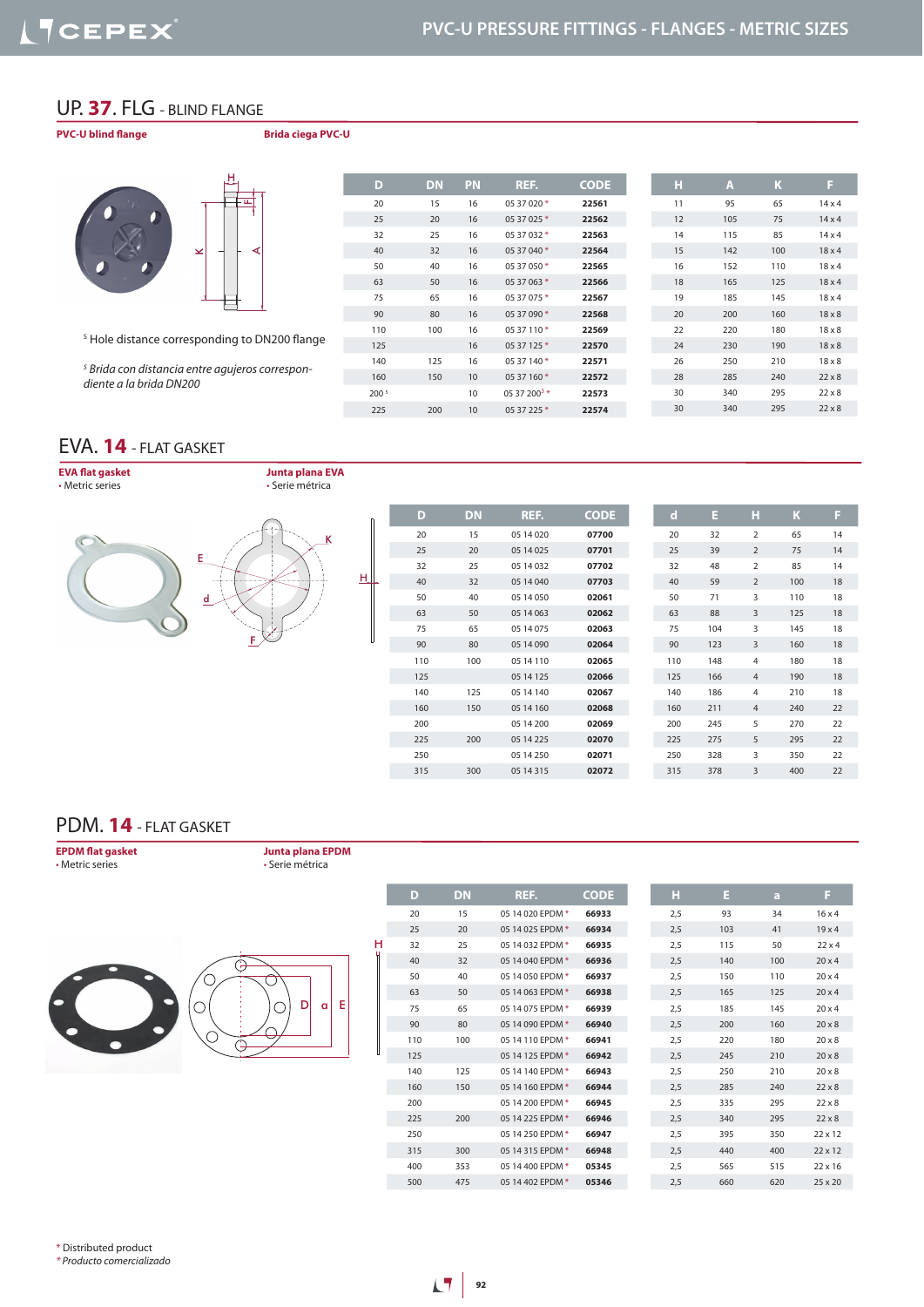#### **BOLTS** *TORNILLERÍA*

**Required bolt size depending on each application of the flange: butterfly valve, coupling or swing check valve.**



Flange set (loose flange) *Enlace bridas (brida loca)*

Industrial ball valve with loose flanges *Válvula de bola Industrial con bridas locas*

| <b>FLANGE SIZE</b> | <b>SCREW SIZE</b>     | <b>UNITS</b>   | <b>CODE</b><br>5.6 zinc plated steel | <b>CODE</b><br>A2 stainless steel |
|--------------------|-----------------------|----------------|--------------------------------------|-----------------------------------|
| D20, D25           | M12 x 60              | $\overline{4}$ | 16061                                | 60515                             |
| <b>D32</b>         | M12 x 60              | $\overline{4}$ | 16061                                | 60515                             |
| <b>D40</b>         | M16 x 70              | $\overline{4}$ | 02437                                | 60516                             |
| <b>D50</b>         | M16 x 80              | $\overline{4}$ | 02437                                | 60516                             |
| D <sub>63</sub>    | M16 x 80              | $\overline{4}$ | 02438                                | 60517                             |
| <b>D75</b>         | M16 x 90              | 4              | 02439                                | 60518                             |
| D90                | M16 x 90              | 8              | 02439                                | 60518                             |
| D110               | M <sub>16</sub> x 100 | 8              | 66775                                | 66783                             |
| D125               | M16 x 110             | 8              | 66776                                | 66784                             |
| D140               | M <sub>16</sub> x 120 | 8              | 02440                                | 60519                             |
| D <sub>160</sub>   | M20 x 130             | 8              | 66778                                | 66786                             |
| D <sub>200</sub>   | M20 x 140             | 8              | 66779                                | 66787                             |
| D225               | M20 x 140             | 8              | 66779                                | 66787                             |
| D <sub>250</sub>   | M20 x 140             | 12             | 66779                                | 66787                             |
| D280               | M20 x 150             | 12             | 66780                                | 66788                             |
| D315               | M20 x 160             | 12             | 02448                                | 60535                             |
| D400               | M24 x 160             | 12             | 66782                                | 66790                             |
| <b>D500</b>        | M24 x 140             | 12             | 66781                                | 66789                             |



Butterfly valve (loose flange) Válvula mariposa (brida loca)

| <b>FLANGE SIZE</b> | <b>SCREW SIZE</b> | <b>UNITS</b>   | <b>CODE</b><br>5.6 zinc plated steel | <b>CODE</b><br>A2 stainless steel |
|--------------------|-------------------|----------------|--------------------------------------|-----------------------------------|
| <b>D63</b>         | M 16 x 120        | $\overline{4}$ | 02440                                | 60519                             |
| <b>D75</b>         | M 16 x 140        | $\overline{4}$ | 02442                                | 60526                             |
| <b>D90</b>         | M 16 x 150        | 8              | 02443                                | 60527                             |
| D110               | M 16 x 160        | 8              | 02444                                | 60528                             |
| D <sub>125</sub>   | M 16 x 170        | 8              | 02445                                | 60529                             |
| D140               | M 16 x 170        | 8              | 02445                                | 60529                             |
| D <sub>160</sub>   | M 20 x 200        | 8              | 20263                                | 60538                             |
| D <sub>200</sub>   | M 20 x 210        | 8              | 02451                                | 60539                             |
| D <sub>225</sub>   | M 20 x 230        | 8              | 02452                                | 60547                             |
| D <sub>250</sub>   | M 20 x 270        | 12             | 07721                                | 60548                             |
| D <sub>280</sub>   | M 20 x 270        | 12             | 07721                                | 60548                             |
| D315               | M 20 x 310        | 12             | 07722                                | 60549                             |



Swing check valve (loose flange) Válvula de clapeta (brida loca)

| $-$                |                   |                |                                      |                                   |
|--------------------|-------------------|----------------|--------------------------------------|-----------------------------------|
| <b>FLANGE SIZE</b> | <b>SCREW SIZE</b> | <b>UNITS</b>   | <b>CODE</b><br>5.6 zinc plated steel | <b>CODE</b><br>A2 stainless steel |
| <b>D75</b>         | M 16 x 120        | $\overline{4}$ | 02440                                | 60519                             |
| <b>D90</b>         | M 16 x 120        | 8              | 02440                                | 60519                             |
| D <sub>110</sub>   | M 16 x 120        | 8              | 02440                                | 60519                             |
| D <sub>125</sub>   | M 16 x 130        | 8              | 02441                                | 60525                             |
| D <sub>140</sub>   | M 16 x 130        | 8              | 02441                                | 60525                             |
| D <sub>160</sub>   | M 20 x 160        | 8              | 02448                                | 60535                             |
| D <sub>200</sub>   | M 20 x 180        | 8              | 02448                                | 60535                             |
| D <sub>225</sub>   | M 20 x 180        | 8              | 02449                                | 60536                             |
| D <sub>250</sub>   | M 20 x 210        | 12             | 02451                                | 60539                             |
| D315               | M 20 x 230        | 12             | 02452                                | 60547                             |

**Modelo y tamaño necesario de tornillería para cada una de las aplicaciones de la brida: válvula de mariposa, enlace o válvula de clapeta.**



Flange set (fix flange) *Enlace bridas (brida fija)*

| <b>FLANGE SIZE</b> | <b>SCREW SIZE</b> | <b>UNITS</b>   | <b>CODE</b><br>5.6 zinc plated steel | <b>CODE</b><br>A2 stainless steel |
|--------------------|-------------------|----------------|--------------------------------------|-----------------------------------|
| D20, D25           | M 12 x 60         | $\overline{4}$ | 16061                                | 60515                             |
| D32                | M 12 x 60         | $\overline{4}$ | 16061                                | 60515                             |
| D40                | M 16 x 70         | $\overline{4}$ | 02437                                | 60516                             |
| <b>D50</b>         | M 16 x 70         | $\overline{4}$ | 02437                                | 60516                             |
| D63                | M 16 x 70         | $\overline{4}$ | 02437                                | 60516                             |
| <b>D75</b>         | M 16 x 70         | $\overline{4}$ | 02437                                | 60516                             |
| <b>D90</b>         | M 16 x 70         | 8              | 02437                                | 60516                             |
| D110               | M 16 x 80         | 8              | 02438                                | 60517                             |
| D125               | M 16 x 80         | 8              | 02438                                | 60517                             |
| D140               | M 16 x 90         | 8              | 02439                                | 60518                             |
| D160               | M 20 x 90         | 8              | 02446                                | 60533                             |
| D <sub>200</sub>   | M 20 x 110        | 8              | 02447                                | 60534                             |
| D <sub>225</sub>   | M 20 x 110        | 8              | 02447                                | 60534                             |
|                    |                   |                |                                      |                                   |
|                    |                   |                |                                      |                                   |
|                    |                   |                |                                      |                                   |
|                    |                   |                |                                      |                                   |
|                    |                   |                |                                      |                                   |



Butterfly valve (fix flange) Válvula mariposa (brida fija)

| <b>FLANGE SIZE</b> | <b>SCREW SIZE</b> | <b>UNITS</b>   | <b>CODE</b><br>5.6 zinc plated steel | <b>CODE</b><br>A2 stainless steel |
|--------------------|-------------------|----------------|--------------------------------------|-----------------------------------|
| <b>D63</b>         | M 16 x 120        | $\overline{4}$ | 02440                                | 60519                             |
| <b>D75</b>         | M 16 x 120        | $\overline{4}$ | 02440                                | 60519                             |
| <b>D90</b>         | M 16 x 130        | 8              | 02441                                | 60525                             |
| D110               | M 16 x 130        | 8              | 02441                                | 60625                             |
| D125               | M 16 x 140        | 8              | 02442                                | 60526                             |
| D140               | M 16 x 150        | 8              | 02443                                | 60527                             |
| D <sub>160</sub>   | M 20 x 160        | 8              | 02448                                | 60535                             |
| D <sub>200</sub>   | M 20 x 180        | 8              | 02449                                | 60536                             |
| D <sub>225</sub>   | M 20 x 190        | 8              | 02450                                | 60537                             |
|                    |                   |                |                                      |                                   |
|                    |                   |                |                                      |                                   |
|                    |                   |                |                                      |                                   |

\* Valid for Industrial, Standard and Classic Series

*\* Válido para Serie Industrial, Standard y Classic*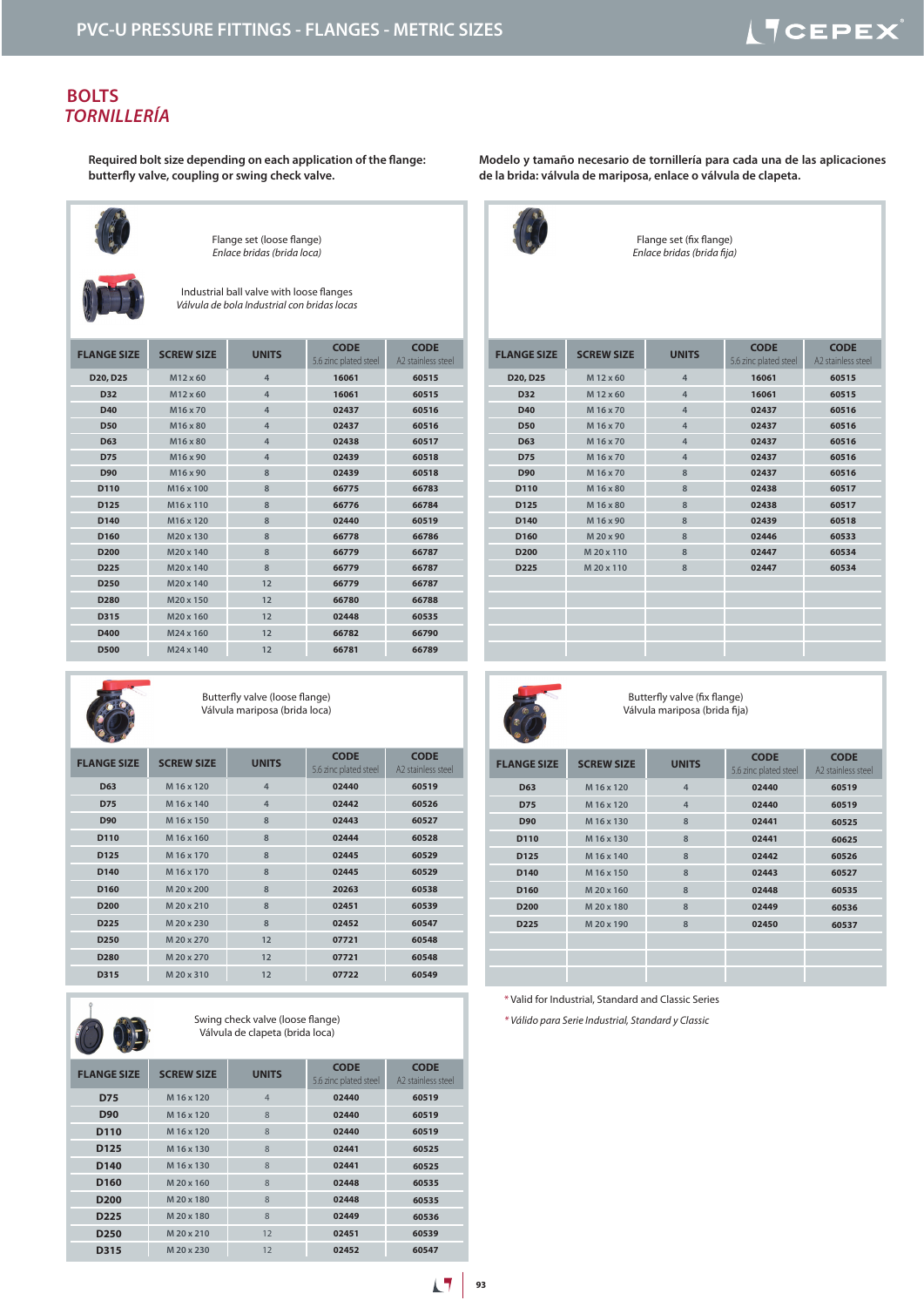## UP. **27**. SF. MBS - ADAPTOR SOCKET METRIC - BS

**Metric/BS adaptor socket** • Female solvent socket • British Standard - Metric series **Manguito adaptador métrico/BS**

• Encolar hembra • Serie British Standard - Métrica

| $D \times d$            | <b>DN</b> | <b>PN</b> | REF.      | <b>CODE</b> |    |   |                                                                    |
|-------------------------|-----------|-----------|-----------|-------------|----|---|--------------------------------------------------------------------|
| $20 \times \frac{1}{2}$ | 15        | 16        | 05 27 901 | 07229       | 16 | 3 | 27<br>33<br>3<br>41<br>50<br>3<br>61<br>75<br>3<br>108<br>135<br>6 |
| 25 x 3/4"               | 20        | 16        | 05 27 902 | 07230       | 19 |   |                                                                    |
| $32 \times 1$ "         | 25        | 16        | 05 27 903 | 07231       | 22 |   |                                                                    |
| 40 x 11/4"              | 32        | 16        | 05 27 904 | 07232       | 26 |   |                                                                    |
| 50 x 11/2"              | 40        | 16        | 05 27 905 | 07233       | 31 |   |                                                                    |
| 63 x 2"                 | 50        | 16        | 05 27 906 | 07234       | 38 |   |                                                                    |
| $90 \times 3$ "         | 80        | 16        | 05 27 908 | 07236       | 51 |   |                                                                    |
| $110 \times 4$ "        | 100       | 16        | 05 27 910 | 07237       | 61 |   |                                                                    |
|                         |           |           |           |             |    |   |                                                                    |

#### **REDUCERS**

#### *REDUCCIONES*

## UP. **06**. SMF. BS - REDUCING BUSH BS

**Reducing bush**

• Male x female solvent socket • British Standard series

**Casquillo reducción** • Encolar macho x hembra • Serie British Standard





| $D \times d$                         |                            | <b>DN</b> | PN | REF.      | <b>CODE</b> | L  |    |
|--------------------------------------|----------------------------|-----------|----|-----------|-------------|----|----|
| $\frac{3}{4}'' \times \frac{1}{2}''$ |                            | 15        | 16 | 05 06 920 | 07198       | 19 | 16 |
|                                      | $1'' \times \frac{3}{4}''$ | 20        | 16 | 05 06 930 | 07199       | 22 | 19 |
| $1'' \times \frac{1}{2}''$           |                            | 15        | 16 | 05 06 931 | 07200       | 22 | 16 |
|                                      | $1\frac{1}{4}$ $\times$ 1" | 25        | 16 | 05 06 940 | 07201       | 26 | 22 |
| $1\frac{1}{4}$ " x $\frac{3}{4}$ "   |                            | 20        | 16 | 05 06 941 | 07202       | 26 | 19 |
| $1\frac{1}{2}$ " x $1\frac{1}{4}$ "  |                            | 32        | 16 | 05 06 950 | 07203       | 31 | 26 |
|                                      | $1\frac{1}{2}$ " x 1"      | 25        | 16 | 05 06 951 | 07204       | 31 | 22 |
| $2'' \times 1\frac{1}{2}''$          |                            | 40        | 16 | 05 06 960 | 07205       | 38 | 31 |
| $2\frac{1}{2}$ " x 2"                |                            | 50        | 16 | 05 06 970 | 07206       | 44 | 38 |
| $3'' \times 2\frac{1}{2}''$          |                            | 65        | 16 | 05 06 980 | 07207       | 51 | 44 |
| $4'' \times 3''$                     |                            | 80        | 16 | 05 06 990 | 07208       | 61 | 51 |
|                                      |                            |           |    |           |             |    |    |

#### **FLANGES**

*BRIDAS*

#### UP. **10**. SF. BS - FLANGE ADAPTOR BS

**PVC-U flange adaptor (sub flange)**

• Female solvent socket

• British Standard series

• To check the diemnsions of flanges, see UP. 11. FLG in the Metric series

chapter.

**Manguito portabridas PVC-U**

• Encolar hembra

• Serie British Standard

• Dimensiones de las bridas: ver UP. 11.

FLG en el apartado de medida métrica

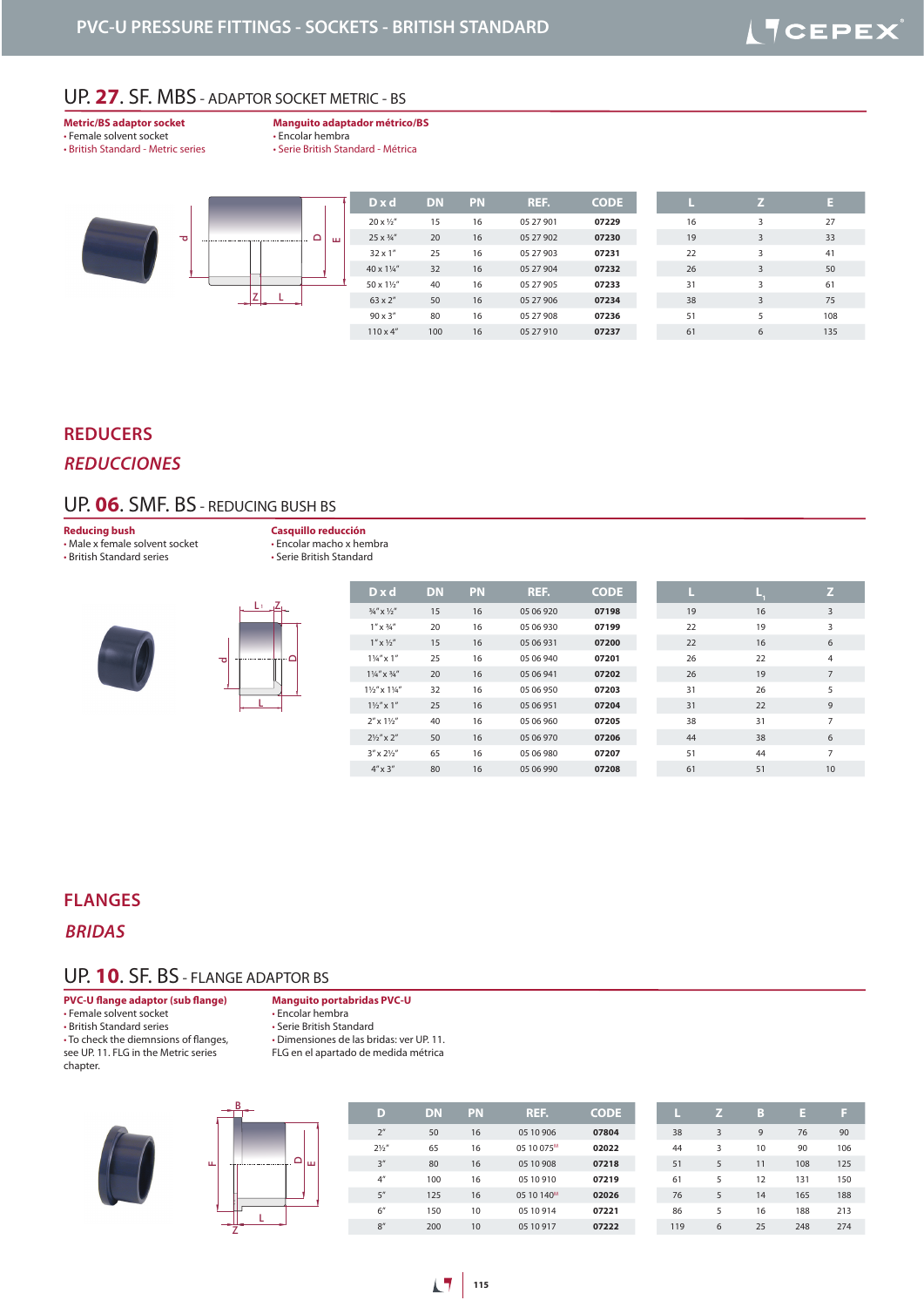## **PVC-U PRESSURE FITTINGS - FLANGES - AMERICAN SIZES**

## **PVC-U LOOSE FLANGES**  *BRIDAS LOCAS PVC-U*

• ANSI ASME 16B.5 | ANSI ASME 16.5/16.34 Flange System. • We recommend to follow flange installation instructions carefully to avoid any unnecessary tensions.

• Sistema de bridas ANSI ASME 16B.5 | ANSI ASME 16.5/16.34 . • Recomendamos seguir exactamente las normas de montaje de bridas con objeto de

evitar tensiones innecesarias.







| FIG.           | <b>Parts</b>      | <b>Despiece</b>                | <b>Material</b>                                    |  |  |
|----------------|-------------------|--------------------------------|----------------------------------------------------|--|--|
|                |                   |                                |                                                    |  |  |
|                | Flange            | <b>Brida</b>                   | PVC-U/PP                                           |  |  |
| $\mathcal{P}$  | Flat gasket       | Junta plana                    | EVA / EPDM                                         |  |  |
| 3              | Flange adaptor ** | Manguito portabri-<br>$das **$ | $PVC-11$                                           |  |  |
| $\overline{4}$ | Screw DIN 931     | Tornillo DIN 931               | 5.6 Zinc pla-                                      |  |  |
| 5              | Washer DIN 125-A  | Arandela DIN 125-A             | ted steel /<br>A <sub>2</sub> Stainless<br>steel * |  |  |
| 6              | Nut DIN 934       | Tuerca DIN 934                 |                                                    |  |  |

\*\* Flange adaptor available in BS and ASTM solvent socket standards

\* On order A4 Stainless steel  *Bajo pedido acero inoxidable A4*

 *Manguito portabridas disponible en standards BS y ASTM*

#### *ORDEN DE APRIETE* **TIGHTENING SEQUENCE**



\* Ask flange installation manual or website Consultar manual instalación bridas o website



#### *MÁXIMO PAR DE APRIETE* **TIGHTENING MAXIMUM TORQUE**

| D       | <b>DN</b> | inch            | $N \cdot m$ | $Kgf \cdot cm$ | inch·lbs |  |
|---------|-----------|-----------------|-------------|----------------|----------|--|
| 63-75   | 65        | $2\frac{1}{3}$  | 25          | 255            | 221      |  |
| 90      | 80        | 3''             | 25          | 255            | 221      |  |
| 110     | 100       | 4 <sup>''</sup> | 30          | 306            | 265      |  |
| 125-140 | 125       | 5''             | 35          | 257            | 310      |  |
| 160     | 150       | 6''             | 40          | 408            | 354      |  |
| 200-225 | 200       | 8''             | 50          | 510            | 442      |  |
| 250-280 | 250       | 10''            | 80          | 816            | 708      |  |
| 315     | 300       | 12''            | 80          | 816            | 708      |  |